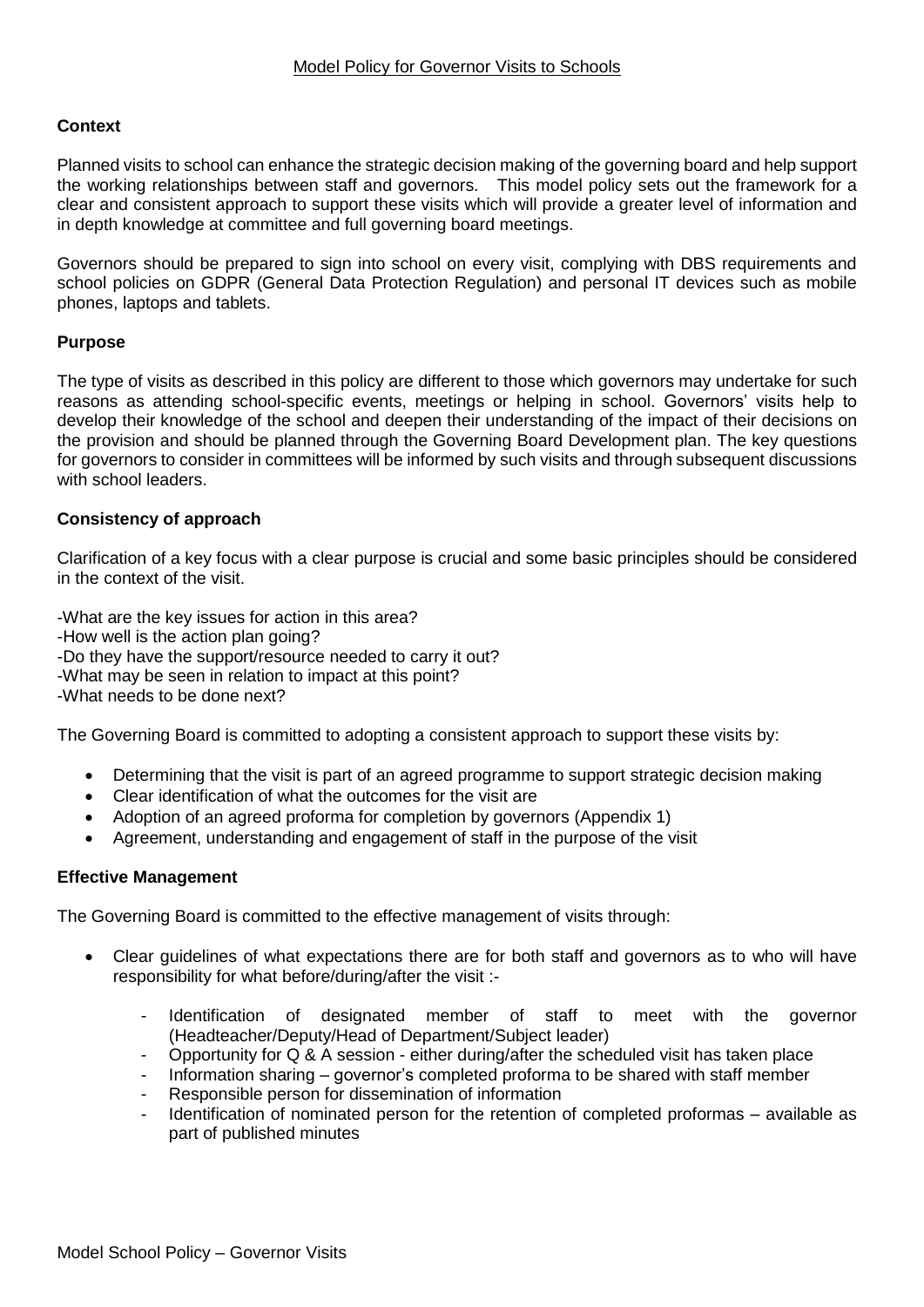# **Equality and Fairness**

Governors should take care to note that their visit is always only a 'snapshot' of the school at a particular point in time.

The Governing Board is committed to an equitable and fair approach to these visits through:

- Reinforcement of clarity of purpose
- Governors are not inspectors (even though they may be qualified to act as one in other contexts) and therefore they should not make written observations/comments about the quality of the teaching and learning which is beyond their remit
- Any concerns following the visit are raised with the Headteacher verbally
- Identification of individual staff or pupils by name is not permitted on any visit proforma as these reports must be made available for public inspection upon request.

Governors may also find this NGA document useful-'*Knowing your school: School visits, holding your school to account*' which is at [https://www.nga.org.uk/Knowledge-Centre/Good-governance/Effective](https://www.nga.org.uk/Knowledge-Centre/Good-governance/Effective-governance/NGA-Guidance-on-school-visits.aspx)[governance/NGA-Guidance-on-school-visits.aspx](https://www.nga.org.uk/Knowledge-Centre/Good-governance/Effective-governance/NGA-Guidance-on-school-visits.aspx) which considers visits in greater detail.

Pam Dunham [governor.services@stockport.gov.uk](mailto:governor.services@stockport.gov.uk) September 2019

Approved April 2021 Review Date April 2023